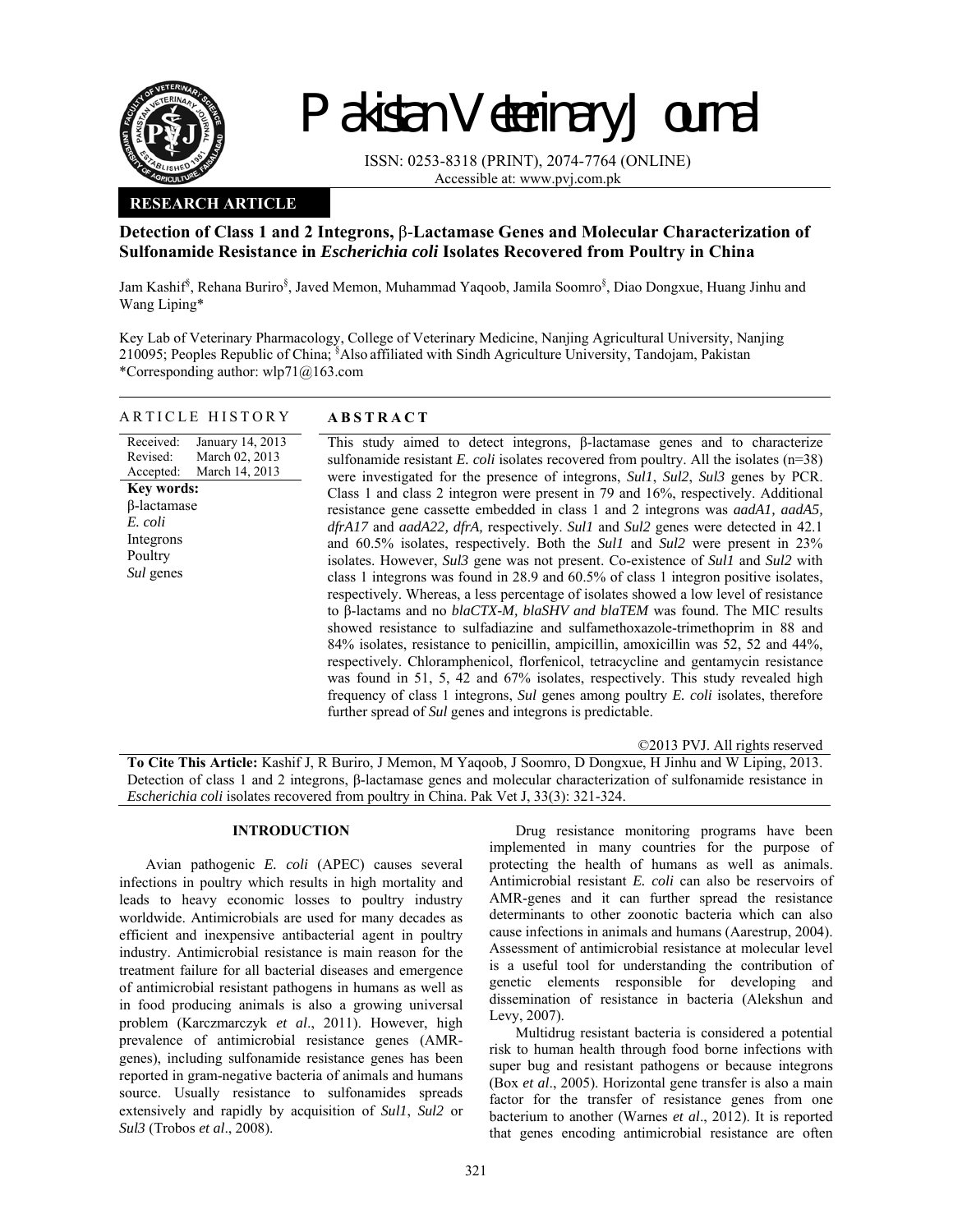linked integrons which are important contributors in the distribution of antimicrobial resistance among Gramnegative bacteria (Fluit and Schmitz, 2004; Cambray *et al*., 2010). Moreover, *Sul1* gene has also been detected as part of the 3' conserved segment (3'CS) of class 1 integrons, which are the most frequently detected integrons in Enterobacteriaceae family (Bean *et al*., 2009).

*E. coli* from poultry and livestock is exposed to a high selective pressure because most of the antimicrobials are used in food-producing animals. Consequently, antimicrobial resistance is mounting and a variety of resistance genes have been reported. This study revealed widespread of Sulfonamide resistance genes and integrons in *E. coli* isolates of poultry in Eastern China. It was found that the high level resistance to sulfonamide in poultry *E. coli* is due to presence of *Sul* genes and presence of class 1 integrons may contribute in spreading of sulfonamide resistance in other gram negative bacterial isolates or directly in the environment.

#### **MATERIALS AND METHODS**

**Isolation, selection and molecular identification of** *E. coli*  **isolates:** A total of 38 *E. coli* isolates recovered from rectal/fecal samples of poultry were selected for this study. Briefly, *E. coli* were identified by standard methods, colony morphology on blood agar, Gram staining and growth on EMB agar. Molecular identification of isolates was carried out by PCR method using eubacterial primers specific for 16SrDNA gene (1520bp), all the primers used in this study are shown in Table 1.

|  |  | Table 1: Primers used in this study |  |  |
|--|--|-------------------------------------|--|--|
|--|--|-------------------------------------|--|--|

|                     | Target gene Primer sequences | Length         | Reference     |
|---------------------|------------------------------|----------------|---------------|
| FD1                 | AGAGTTTGATCCTGGCTCAG         | 1520           | Weisburg      |
| RD1                 | AGGAGGTGATCCAGCC             |                | et al. (1991) |
| $Int1-F$            | CCTCCCGCACGATGATC            | 280            | <b>Bass</b>   |
| $Int1-R$            | TCCACGCATCGTCAGGC            |                | et al. (1999) |
| $Int2-F2$           | TTATTGCTGGGATTAGGC           | 250            | Goldstein     |
| $Int2-R2$           | <b>ACGGCTACCCTCTGTTATC</b>   |                | et al. (2001) |
| $Int3-F$            | AGTGGGTGGCGAATGAGTG          | 484            | Goldstein     |
| $Int3-R$            | TGTTCTTGTATCGGCAGGTG         |                | et al. (2001) |
| 5'CS                | GGCATCCAAGCAGCAAG            | Variable       | Ahmed         |
| 3'CS                | AAGCAGACTTGACCTGA            |                | et al. (2008) |
| Hep-51              | CGGGATCCCGGACGGCATGC         | Variable White |               |
| Hep-74              | ACGATTTGTA                   |                | et al. (2001) |
|                     | GATGCCATCGCAAGTACGAG         |                |               |
| $SU$ /1 F           | <b>GTGACGGTGTTCGGCATTCT</b>  | 779            | Kerrn         |
| S <sub>U</sub> 11 R | TCCGAGAAGGTGATTGCGCT         |                | et al. (2002) |
| $Sul2$ F            | CGGCATCGTCAACATAACCT         | 721            | Kerrn         |
| Sul2 R              | TGTGCGGATGAAGTCAGCTC         |                | et al. (2002) |
| $Sul3$ F            | GAG CAAGAT TTT TGG AAT CG    | 750            | Hammerum      |
| $Sull3$ R           | CTA ACC TAG GGC TTTGGA TAT   |                | et al. (2006) |
| blaCTX-M-F          | CGCTTTGCGATGTGCAG            | 550            | Ahmed         |
|                     | blaCTX-M-R ACCGCGATATCGTTGGT |                | et al. (2008) |
| blaSHV-             | TTATCTCCCTGTTAGCCACC         | 795            | Ahmed         |
| F blaSHV-R          | GATTTGCTGATTTCGCTCGG         |                | et al. (2008) |
| blaTEM-F            | ATAAAATTCTTGAAGACGAAA        | 1080           | Ahmed         |
| blaTEM-F            | GACAGTTACCAATGCTTAATC        |                | et al. (2008) |

**DNA extraction and detection of Integrons, Sulfonamide and β-lactamase genes by Simplex PCR:** Genomic DNA was extracted using a commercial kit (Geneaid Biotech, Taiwan) according to the manufacturer's instructions from isolates grown in 5 ml of luria broth (Oxoid) overnight at 37°C. The PCR reaction mixture of a final volume of 50 µL and PCR conditions were followed as described previously (Soufi *et al*., 209). The PCR was done using an ABI 2720

thermal cycler (Applied biosystems, USA). All the yielded amplicons were purified using the Geneaid PCR purification kit and were sequenced (Takkara Bio, China).

PCR amplification for detecting *Sul1*, *Sul2*, *Sul3* gene and class 1, 2 and 3 integrons was carried out using specific primers shown in table 1. Gene cassettes of class 1 and 2 integrons were detected by using primers 5'cs-3'cs and hep-51 and hep-74, respectively. All the isolates which showed resistance to penicillin, ampicillin and amoxicillin were screened for the presence of *blaCTX-M*, *blaSHV* and *blaTEM* genes using primers and procedures as described previously by (Ahmed *et al.,* 2008).

**The pMD19-T vector cloning:** To obtain a full size fragment of the target gene, the PCR products were concentrated by ethanol precipitation before cloning into competent *E. coli* followed by TA vector cloning. A single transformant from every cloning reaction was checked for the presence of the required inserts by PCR. The pMD19-T vector (TaKaRa Bio, Shanghai, China) was used according to the manufacturer's instructions.

**DNA sequencing:** All amplified PCR products were sequenced (Takara Bio, shanghai, China). The obtained nucleotide sequences were blasted with National Center for Biotechnology Information (NCBI, http://www. ncbi.nlm.nih.gov).

**Antibacterial susceptibility determination:** Minimal inhibition concentrations (MICs) of *E. coli* isolates were determined using the standard broth doubling dilution method on Muller–Hinton medium. Susceptibility to tested antimicrobial was determined by the micro broth dilution method and breakpoints were used according to Clinical Laboratory Standards Institute (CLSI), standards (CLSI, 2010). *E. coli* ATCC 25922 was used as quality control. Antimicrobials used in this study were: sulfadiazine (SUL), sulfamethaxole and trimethoprim (SUL-TRM), penicillin (PEN), ampicillin (AMP), Amoxicillin (AMO), chloromphenicol (CMP), gentamycin (GEN), tetracycline (TET) and florfenicol (FFC).

#### **RESULTS**

**Antibacterial susceptibility:** MIC results of studied isolates showed high level of resistance against sulfonamides, followed by tetracycline, gentamycin, streptomycin, ampicillin, amoxicillin. Whereas, only few isolates were resistant to florfenicol. The percentage of isolates resistant to tested antimicrobials is shown in Fig. 2. Multidrug resistance was found in 62% isolates.

**Detection of sulfonamide resistance genes:** A total of 42.1 and 60.5% of the isolates carried *Sul1* and *Sul2* genes, respectively (Table 2). Overall, *Sul2* was found in all of the class 1 integron positive isolates. The co-existence of both sulphonamide resistance genes (*Sul1* and *Sul2*) was found in 23.0% isolates. Fig. 1 shows agarose gel electrophoresis of PCR assay of *Sul1* and *Sul2* genes, respectively. However, no any tested β-lactamase gene was found in any isolate. Sequences obtained for *Sul1*, *Sul2* and integrons showed 100% similarity with sequences available at NCBI under accession numbers JN566044.1 and NC010488.1, respectively.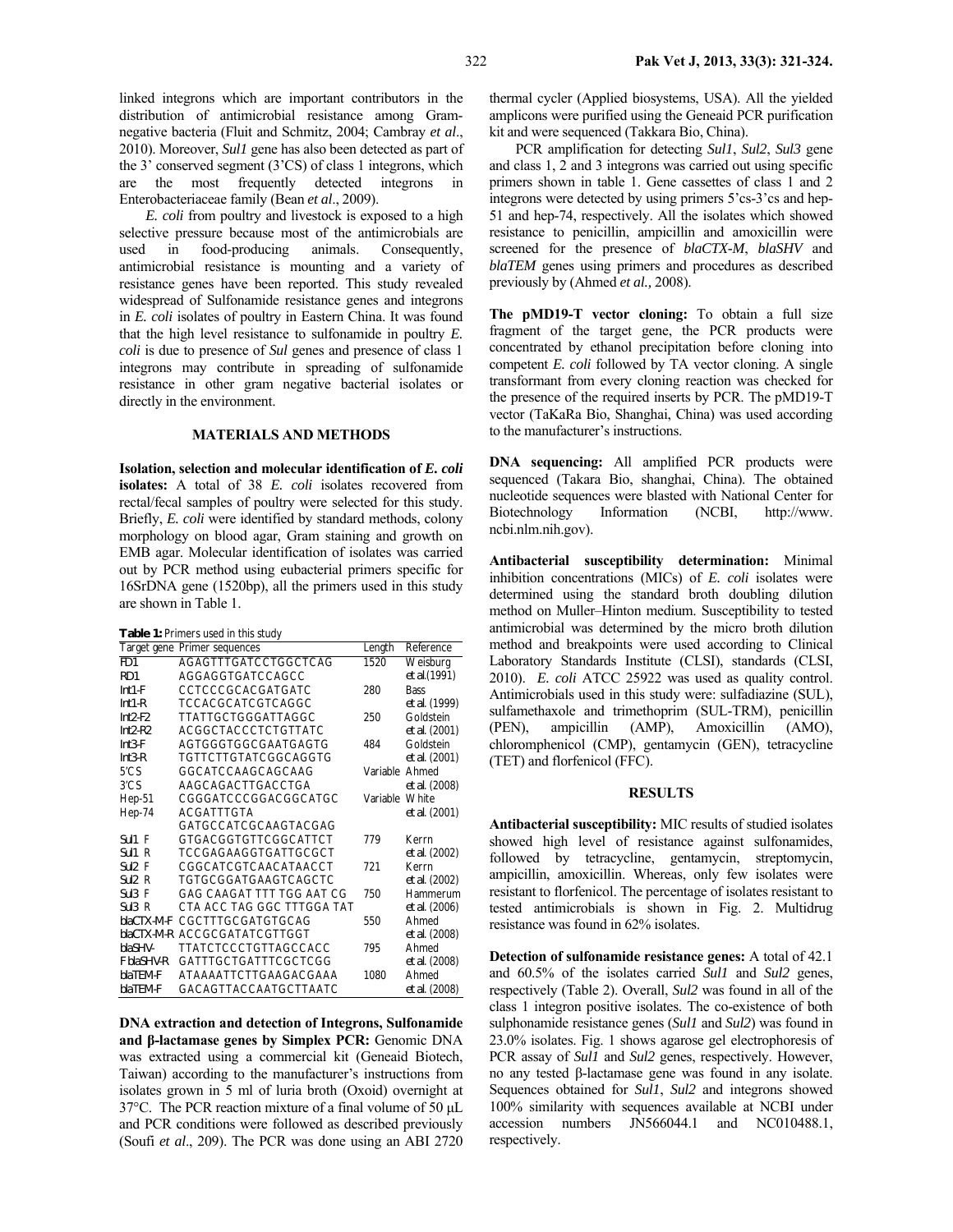

**Fig. 1:** Agarose gel electrophoresis of PCR assay of *Sul1* and *Sul2* genes

MIC of Sulfonamide resistant E. coli Isolates



**Fig. 2:** MIC results (%) of sulfonamide resistant *E. coli* isolates **Antimicrobials abbreviations:** SUL: sulfadiazine, SUL-TRIM sulfamethoxazole-trimethoprim, PEN: penicillin, AMP: ampicillin, CMP: chloramphenicol, AMOX: amoxicillin, FFC: florfenicol, GEN: gentamicin and TET: tetracycline.

**Prevalence of class 1 and 2 integrons and their gene cassettes:** The incidence of class 1 and 2 integrons and other antibiotic resistance markers among *E. coli* isolated is summarized in Table 2. PCR analysis revealed the presence of class 1 and class 2 integron in 79 and 16%, respectively. Among the 30 class 1 integron positive isolates, 28 isolates had detectable gene cassettes and the remaining isolates did not yield any PCR product. The gene cassettes embedded in class 1 and 2 integrons were *aadA1, aadA5, dfrA17* and *aadA22, dfrA5*, respectively. Moreover,  $16\%$  isolates carried both class 1 and 2 integrons. An unconditional association between class 1 integrons with *Sul2* and *Sul1* genes was pragmatic due to the co existence of *Sul2* and *Sul1* genes and class 1 integrons in the studied isolates (Table 2).

#### **DISCUSSION**

*E. coli* isolates are usually contaminating food of animal origin, here we selected *E. coli* isolates from poultry isolates resistant to various antibiotics but mainly to sulfonamides and this might be due to the reckless use of sulphonamides in poultry. Food producing animals can contribute in the selection and dissemination of antimicrobial resistant bacteria (Box *et al*., 2005). Moreover, it is well established that antimicrobial resistance genes can be transferred from commensal bacteria, via integrons, transposons or plasmids, into virulent bacteria present in the human intestine (Johnson *et al*., 2005). There is also a considerable difference in resistance patterns among the bacterial isolates recovered from different geographical regions and sources. Interestingly, we found that our poultry *E. coli* isolates were not ESBL producing, however recent studies from Bangladesh and Sweden has reported the poultry *E. coli*  isolates were ESBL producing (Bonnedahl *et al*., 2010; Hasan *et al*., 2011). Furthermore, multidrug resistance

found in 62% isolates is much greater than 22.7% previously reported (Hasan *et al*., 2012). Moreover, the Florfenicol followed by Tetracycline were found most effective antimicrobials as compared to other used antimicrobials.

The proper estimation of antimicrobial resistance in *E. coli* isolates from food producing animals is equally important to reduce the threats to health of both animal and human. In this study high frequency of *Sul2* and *Sul1* genes associated with class 1 integrons was evident. However *Sul3* gene was present in our isolates, whereas, previously *Sul3* is detected in *E. coli* isolates from pigs and human in Switzerland and Sweden, respectively (Perreten and Boerlin, 2003; Grape *et al*., 2003). High frequency of class 1 integron and *dfrA* and *aadA1* gene cassette array in class 1 integron positive *E. coli* has been reported from Spain (Machado *et al*., 2005). The high incidence of integrons is worrisome and is usually considered due to the significant association of integronpositive isolates with multi-resistance phenotypes. Integron carries antimicrobial resistance genes and recently it appears to be increasing among food *E. coli*  isolates and could represent a vehicle for the gaining and distribution of antimicrobial resistance in environment. In our isolates no beta-lactamase gene was found and this is in contrast to recently reported high prevalence of betalactams in poultry *E. coli* isolates (Soufi *et al*., 2011). Whereas, high prevalence of class 1 integrons in poultry *E. coli* isolates is in agreement with previous study (Soufi *et al*., 2009).

Sulphonamide resistance was clearly due to presence of *Sul2* and *Sul1* genes, however some isolates did not carry *Sul1, Sul2* and *Sul3* genes but also showed mild resistance to Sulfonamides which might be due to cross resistance or presence of any unidentified *Sul* gene. Furthermore, Aminoglycosides and Trimethoprim resistance was because of high prevalence of class 1 integrons carrying gene cassettes encoding resistance to aminoglycosides and trimethoprim. High incidence of *Sul* genes, integrons and multidrug resistance in poultry *E. coli* isolates is dangerous and poses a serious threat of spreading resistance determinants to environment and direct to human through food chain.

This study for the first time reports the high prevalence of class1 integrons, *Sul* genes and their unconditional association with each other in poultry *E. coli* isolates from eastern China. Furthermore, poultry *E. coli* isolates could act as a reservoir of sulfonamide resistance genes and class 1 integrons carrying antimicrobial resistance gene cassettes. Molecular characterization of sulfonamide resistant isolates of poultry and high prevalence of integrons suggests the prudent use of sulfonamide in poultry, particularly in this region of China. This study revealed that the sulfonamide resistance is due to presence of *Sul1* and *Sul2* genes. Moreover, due to the rapid development and spread of resistance determinants among bacteria, a country wise antimicrobial resistance monitoring studies for bacterial isolates of live stock and poultry are necessary to control the situation. Further studies are needed to discover the genetic location of *Sul* genes, integrons in the bacterial genome and their transferability.